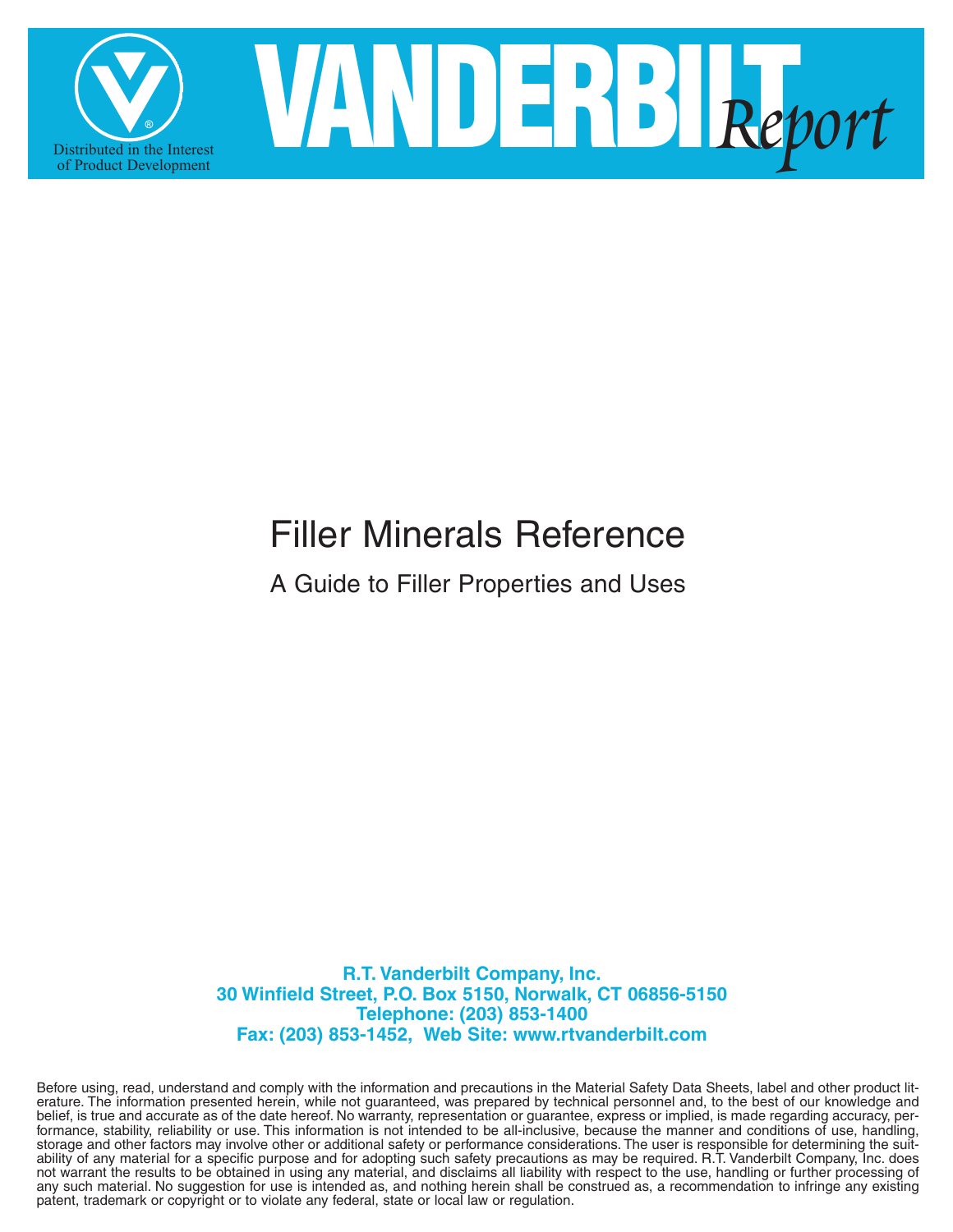#### *Rubber and Plastics Department*  $N_0$ . 703 *Paint and Paper Department*

# **Filler Minerals Reference A Guide to Filler Properties and Uses**

|                                    | Particle<br><b>Shape</b>      | GE<br><b>Brightness</b> | Oil<br><b>Absorption</b> | Median<br>$P.S., \mu m$  | Hegman<br><b>Fineness</b> | pH<br>10%   | <b>Specific</b><br>Gravity | Refractive<br><b>Index</b> | <b>Mohs</b><br><b>Hardness</b> | lbs/<br>solid gal |
|------------------------------------|-------------------------------|-------------------------|--------------------------|--------------------------|---------------------------|-------------|----------------------------|----------------------------|--------------------------------|-------------------|
| <b>Alumina Trihydrate</b>          | irregular                     | 93-100                  | 32-44                    | $0.25 - 26$              | $0 - 7 +$                 | $7-9.5$     | 2.42                       | 1.57                       | $2.5 - 3.5$                    | 20.2              |
| <b>Barite</b>                      | irregular                     | 80-95                   | $10-14$                  | $1 - 11$                 | $3 - 6$                   | $7-9$       | 4.40                       | 1.64                       | $3 - 3.5$                      | 36.6              |
| <b>Calcium Carbonate</b><br>Ground | irregular                     | 91-95                   | $8 - 18$                 | $1-40$                   | $0 - 7 +$                 | $9 - 10$    | 2.71                       | 1.66                       | 3                              | 22.5              |
| Precipitated                       | irregular                     | 95-98                   | $30 - 50$                | $0.07 - 0.7$             | $7+$                      | $9 - 10$    | 2.70                       | 1.66                       | 3                              | 22.5              |
| <b>Chlorite</b>                    | platy                         | 78-87                   | 25-45                    | $2 - 9$                  | $2.5 - 6$                 | $8-9$       | 2.80                       | 1.57                       | $2 - 2.5$                      | 23.2              |
| <b>Diatomite</b>                   | irregular                     | 85-90                   | 100-200                  | $4 - 20$                 | $0 - 4$                   | $9 - 10$    | 2.30                       | 1.46                       | $5.5 - 6$                      | 19.2              |
| Feldspar                           | irregular                     | 89-94                   | 19-28                    | $3-16$                   | $0 - 6.5$                 | 8-9         | 2.62                       | 1.53                       | $6 - 6.5$                      | 21.6              |
| <b>Kaolin Clav</b><br>Airfloat     | platy                         | 65-75                   | $30 - 40$                | $0.3 - 1.8$              | $4 - 6$                   | $4 - 5.5$   | 2.58                       | 1.56                       | 2                              | 21.9              |
| Water-washed                       | platy                         | 80-92                   | 30-45                    | $0.2 - 4.8$              | $5 - 6$                   | $3.5 - 8$   | 2.58                       | 1.56                       | 2                              | 21.9              |
| Delaminated                        | platy                         | 86-92                   | $40 - 45$                | $0.4 - 1.0$              | $6 - 7$                   | $6 - 8$     | 2.58                       | 1.56                       | 2                              | 21.9              |
| Calcined                           | platy                         | 84-97                   | 50-95                    | $0.8 - 2.9$              | $4 - 5.5$                 | $5 - 6$     | $2.50 - 2.60$              | 1.62                       | $3 - 4$                        | $21.2 - 22.3$     |
| Mica                               | platy                         | 65-80                   | 40-70                    | $2 - 40$                 | $0 - 5$                   | $7-9$       | 2.82                       | 1.60                       | $2 - 2.5$                      | 23.3              |
| <b>Nepheline Svenite</b>           | irregular                     | 88-91                   | $21 - 30$                | $2 - 16$                 | $0 - 6.5$                 | 10          | 2.61                       | 1.53                       | $5.5 - 6$                      | 21.7              |
| Pyrophyllite                       | Mixed: platy,<br>irregular    | 75-80                   | $24 - 26$                | $10-14$                  | $0 - 1$                   | $6 - 7$     | 2.80                       | 1.59                       | $4 - 5$                        | 23.4              |
| <b>Silica</b><br>Ground            | irregular                     | 80-92                   | 18-42                    | $1.7 - 21$               | $0 - 7 +$                 | $6 - 8$     | 2.65                       | 1.54                       | 7                              | 22.1              |
| Novaculite                         | platy                         | 80                      | $17 - 20$                | $3 - 15$                 | $0 - 7.5$                 | $6 - 8$     | 2.65                       | 1.55                       | 7                              | 22.1              |
| Precipitated                       | irregular                     | 90-94                   | 150-250                  | $2 - 12$                 | $7+$                      | $6.5 - 7.5$ | 2.10                       | 1.46                       | 1                              | 17.5              |
| Fumed                              | irregular                     | 90-94                   | 250-350                  | $\overline{\phantom{a}}$ | $7+$                      | $3.6 - 4.3$ | 2.20                       | 1.46                       | 1                              | 18.3              |
| Talc                               | platy                         | 80-90                   | $25 - 55$                | $1 - 15$                 | $3 - 6.5$                 | 9.5         | 2.75                       | 1.6                        | $1 - 1.5$                      | 22.6              |
| Wollastonite<br>High aspect ratio  | acicular                      | 85-93                   | 35-45                    | $2 - 40$                 | $0 - 5$                   | 10          | 2.90                       | 1.63                       | $5 - 5.5$                      | 24.2              |
| Low aspect ratio                   | Mixed: acicular.<br>irregular | 85-93                   | $20 - 30$                | $2 - 16$                 | $0 - 6.5$                 | 10          | 2.90                       | 1.63                       | $5 - 5.5$                      | 24.2              |

#### **Alumina Trihydrate**

Aluminum trihydrate (ATH) is used principally as a flameretardant and smoke suppressant in plastics, rubber and carpet backings; it also improves arc-track resistance in plastics for electrical applications. As a filler in fine printing papers it increases opacity and brightness, and in paper coatings it imparts brightness, gloss and high ink receptivity. ATH is used as a reinforcing pigment in adhesives, where it improves cold flow properties and cohesion, and stabilizes pH. It is also used for TiO<sub>2</sub> extension and gloss control in interior and exterior coatings, powder coatings and low/no VOC systems, and as a nonreactive extender for UV curable coatings.

#### **Barite**

Paints and primers represent the largest use for filler-grade barite (barium sulfate). High brightness micronized barite is used as an extender to provide the weight that customers equate with quality, and because of its low binder demand for high loadings. Blanc fixe (precipitated barium sulfate) is used where a finer particle size is needed for denser packing of the paint film, as in premium metal primers, and to provide resistance to corrosion by acids and alkalis. Because their refractive index is close to that of binders, barite and blanc fixe have poor hiding and tinting strength. They function instead as extenders and spacers.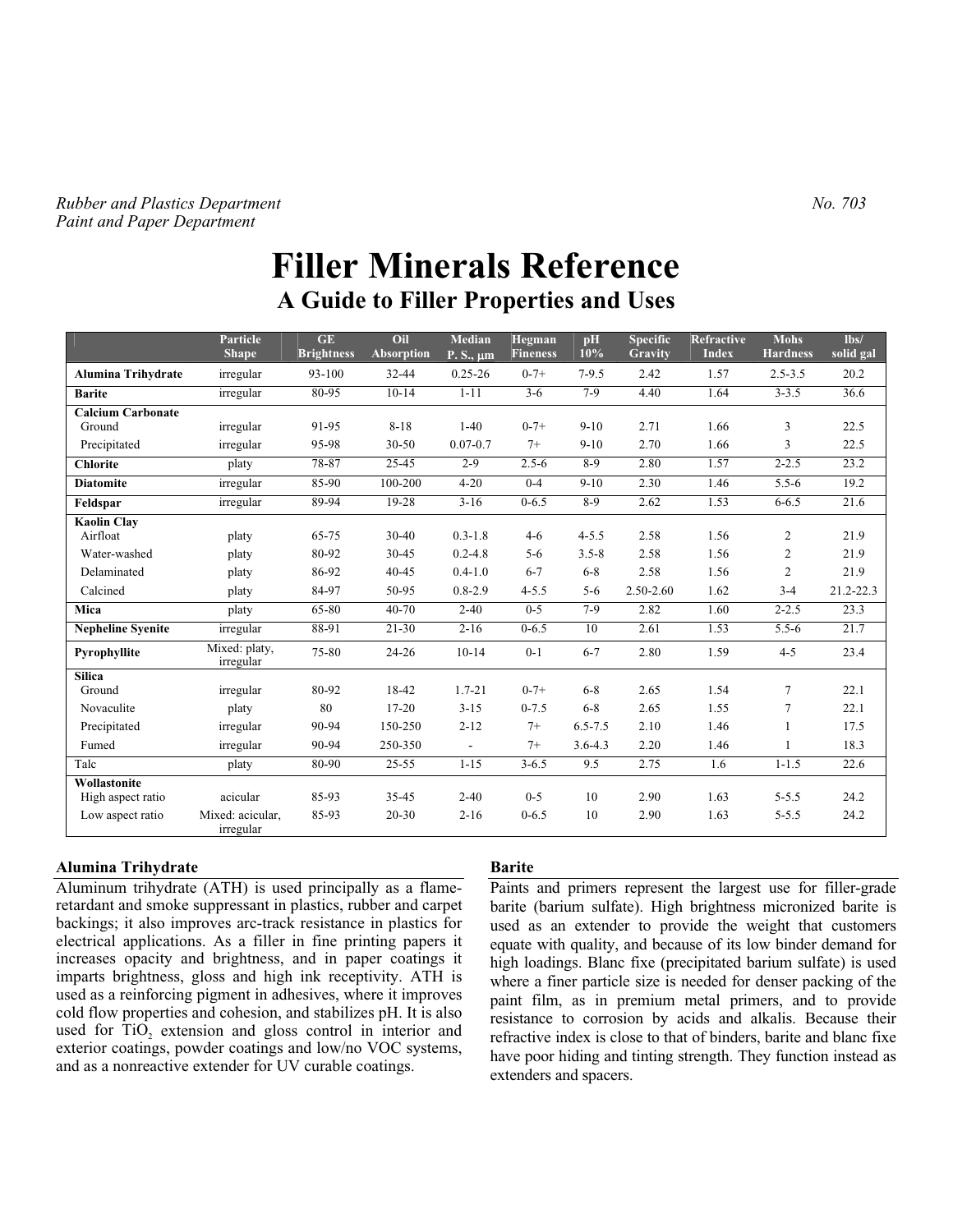In rubber, fine-ground barite has little effect on cure, hardness, stiffness, or aging. Blanc fixe is used to provide similar compound softness and resilience, but better tensile strength and tear resistance. Barite is used to form dense coatings in PVC and polyurethane foam backings for carpeting and sheet flooring, and fine-ground barite is used as an inert filler in brake linings and clutch plates.

 Micronized barite and blanc fixe are used, primarily to add weight, in bristolboard, playing cards, and heavy printing papers. Blanc fixe is used in the base coat of photographic papers as an inert substrate for the silver halide emulsion.

#### **Calcium Carbonate**

Dry-ground calcium carbonates are among the least expensive white fillers available. Wet-ground products are produced in finer particle size ranges. Wet-ground fine and ultrafine products are also sold in 75% solids slurry form for highvolume paint and paper applications. Precipitated calcium carbonate (PCC) is produced for applications requiring higher brightness, better TiO<sub>2</sub> extension, smaller particle size, greater surface area, lower abrasivity or higher purity.

 Calcium carbonate is the most widely used white filler in paints because of its low cost, high brightness for  $TiO<sub>2</sub>$  extension, high purity, low abrasivity, and resistance to weathering. PCC and ultrafine wet-ground grades contribute to rheology and stability and provide good dry hide and gloss retention.

 Calcium carbonate is also the most widely used filler in adhesives and sealants. The coarsest grades are used at high loadings in drywall joint cements and in ready-mix adhesives for heavy wall tile. Fine-ground grades are used as generalpurpose fillers in most types of adhesives, sealants, and gap fillers because they allow economically high loadings without adversely affecting flow. High performance polymer-based adhesives and sealants use stearate-coated PCC and ultrafine natural products to control flow and slump on application, and to provide low modulus with good tear and tensile properties in the cured state.

 Ground calcium carbonate is the most common filler in plastics due to its low cost, low abrasion, low oil absorption, low moisture, high brightness, and easy dispersion. These attributes account for its widespread use in rubber as well, where it can be used at very high loadings with little loss of compound softness, elongation, or resilience. PCC is used in plastics to improve mar and impact resistance, surface gloss, weatherability, shrinkage control, low and high temperature properties and dielectric properties, and to reduce plasticizer migration and crazing of molded parts. In rubber, stearatecoated ultrafine PCC is used for its low moisture absorption, good dispersion and good elastomer-filler contact, imparting good tensile strength, tear resistance, resilience, abrasion resistance and flex crack resistance.

 Calcium carbonate, particularly PCC, is the predominant paper filler and coating in alkaline papermaking, where it provides opacity, high brightness, and good ink receptivity.

#### **Diatomite**

Diatomite used as a white filler is flux-calcined and then milled, screened, and air classified. In paint, its primary application, it is used to roughen the paint film to provide flatting and improved intercoat adhesion. It also improves film

toughness and durability, and helps control vapor permeability for reduced blistering and peeling. Diatomite is used in mortars, grouts, plasters and stucco for improved plastic and cured properties.

 Natural and flux-calcined products are used in certain specialty papers as a lightweight bulking agent, as a drainage aid, as an opacity builder, and as a fiber dispersion aid. In polyolefin films fine-ground products are used as antiblocking agents by projecting through the film surface and providing mechanical separation of film layers. Diatomites are used as processing aids (absorbents) in high-oil, highly loaded rubber compounds and as both processing aids and semi-reinforcing fillers in mechanical goods.

#### **Feldspar**

In plastics, rubber, adhesives, and coatings, feldspar offers low vehicle demand, high dry brightness with low tint strength, and resistance to abrasion and chemical degradation. In coatings it also provides good film durability and high resistance to chalking and frosting.

#### **Kaolin Clay**

The principal use of kaolin in coatings is as a TiO<sub>2</sub> extender. Partially calcined grades generally provide the best extension, durability, and dry hide. Water-washed and delaminated clays are used in water-based coatings to control gloss, film integrity, durability, scrub resistance, covering power, suspension ability, flow, and leveling.

 The largest single use of kaolin in plastics is as calcined kaolin in PVC wire insulation to improve electrical resistivity. Calcined kaolin is also used in agricultural polyethylene films to improve IR absorption characteristics, and in engineering resins, both untreated and silane-treated, for improved physical properties and heat deflection. Airfloat and water-washed kaolins are used in thermosets to provide a smooth surface finish, reduced cracking, warping and crazing, and to obscure fiber reinforcement patterns. Delaminated clays improve thermoplastic physical properties, including enhanced impact resistance when surface-treated.

 Kaolin for rubber is principally airfloat hard clay. Waterwashed and delaminated clays are used for better color, physical properties, and abrasion resistance. Calcined and surface-treated clays are used for improved electrical properties and ease of extrusion.

High brightness, low abrasion water-washed kaolins are used as paper fillers. Kaolin is the preferred filler in acid pH papers. Partially calcined and delaminated grades act as TiO<sub>2</sub> extenders. Kaolins add brightness, gloss, smoothness, and ink receptivity to paper coatings. Fine particle size airfloat kaolins are used as pitch control agents.

 In adhesives and sealants, kaolin is used to control flow, penetration, and adhesion on application, as well as adhesive strength, tear strength, tensile strength and elongation after cure.

#### **Mica**

Fine-ground and micronized mica is used in paint to improve suspension stability, to control film checking, chalking, shrinkage and blistering, to improve resistance to weathering, chemicals and water penetration, and to improve adhesion to most surfaces.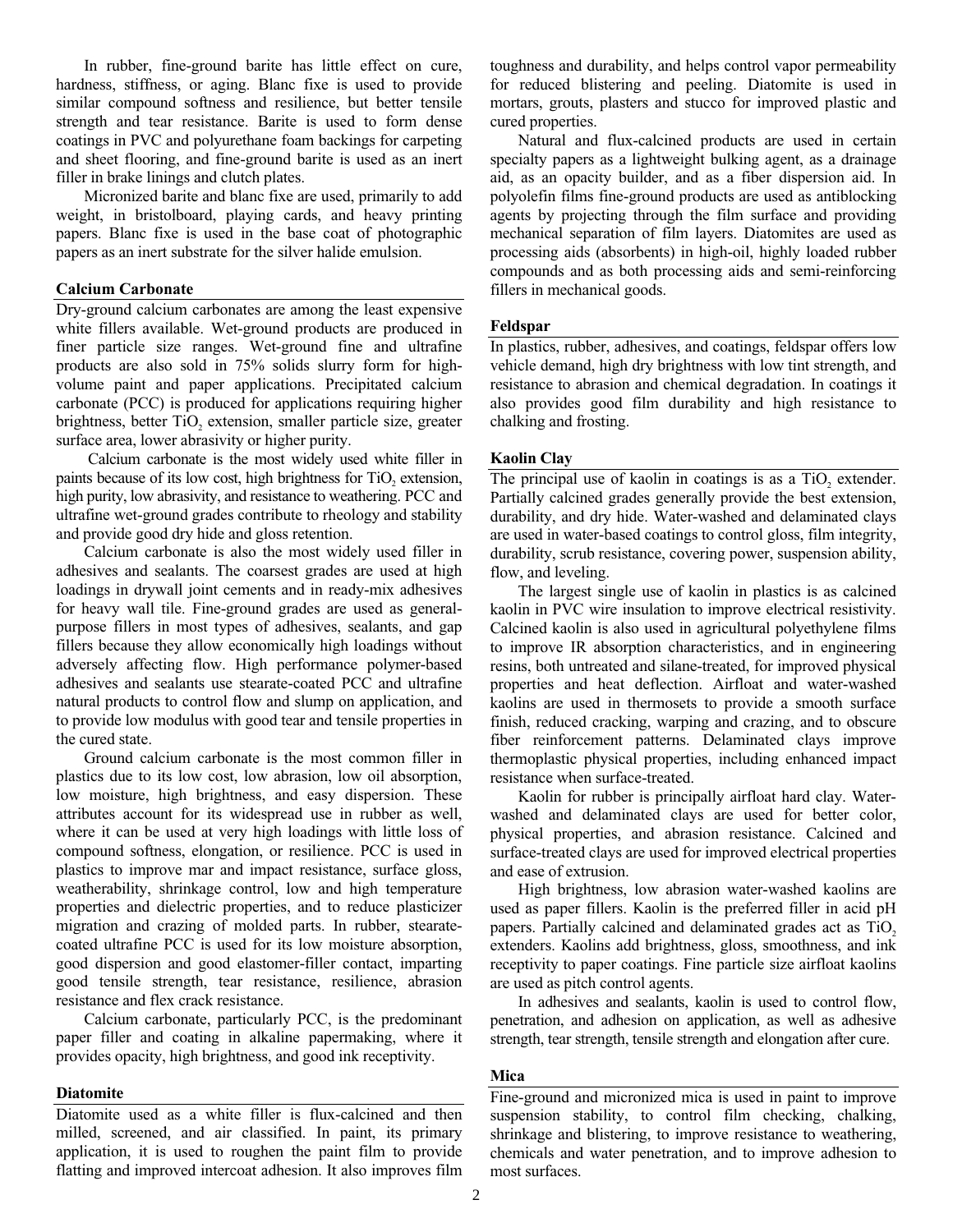Mica is considered the most effective mineral for reducing warpage and increasing stiffness and heat deflection temperature in plastics. Fine-ground and micronized grades are also used to improve electrical, thermal and insulating properties. Its largest single use is in polyolefins.

 Mica is used as an asbestos substitute in brake linings and gaskets, and as a mold lubricant and release agent in the manufacture of tires and other molded rubber goods.

#### **Nepheline Syenite**

Nepheline syenite is a natural blend of about 25% nepheline and 75% feldspar. It offers low vehicle demand, high brightness with low tint strength, abrasion resistance and good film durability. It is more widely used than feldspar in coatings, due in part to the absence of crystalline silica. Nepheline syenite is also used as a filler in plastics, rubber and adhesives because of its low vehicle demand, high dry brightness with low tint strength, and resistance to abrasion and chemical degradation.

#### **Pyrophyllite**

Coatings use fine-ground pyrophyllite products for low cost pigment extension. The product's platy components (pyrophyllite, kaolin, mica) promote good dispersion by inhibiting pigment settling, help film dry, and increase resistance to film cracking. Its high quartz content contributes to scrub resistance. Relatively coarse grades are used to impart mud-crack resistance to texture paints and block fillers, and checking/cracking/frosting resistance to exterior latex paints. Fine-ground pyrophyllite is also used in wallboard joint cements and in mastics to control rheology and provide reinforcement, and as a low cost alternative to kaolin and talc in rubber, plastics, adhesives and sealants applications that can accommodate its higher abrasivity.

#### **Silica**

As paint extender pigments, ground quartz and novaculite offer low binder demand for high loadings. The platy novaculite imparts additional mar, wear, and weather resistance. Precipitated silicas are used to provide flatting, mar resistance, and abrasion resistance. In certain specialty coatings they are also used for rheology control and as suspension aids.

 Fine precipitated silica is the only fully reinforcing alternative to carbon black for general rubber compounding. It is used in compounds designed to be translucent or colored, and in general compounding, to promote abrasion resistance, cut growth resistance, tear strength, elastomer-to-textile adhesion, and resistance to heat aging. It is often used with silane coupling agents to improve matrix compatibility. Fumed silica is the common reinforcing filler in silicone elastomers.

 Synthetic silicas are used as thixotropes in unsaturated polyester resins and gel coats, in PVC plastisols, and in epoxy resins. They also function as antiblocking and antislip agents by absorbing plasticizers that can cause tack and by providing an imperceptible surface roughness. They are used as matting

or flatting agents and as plate-out agents in highly plasticized compounds. Fine-ground natural silica is used in thermosets to provide dimensional stabiliy, improved thermal conductivity, and good electrical insulation properties at low cost.

 Synthetic silicas are used in adhesives, caulks and sealants to control flow and sag, improve bond strength, and provide reinforcement. Fine-ground silica is used for its low moisture content, low cost, low binder demand, and to improve tensile strength without affecting flexibility or durability.

#### **Talc**

Talc's principal use in coatings is for sheen control. It also contributes to TiO<sub>2</sub> extension, suspension stability, flatting, chemical resistance, leveling, film integrity and weatherability.

 Micronized talc is used for pitch adsorption in pulp and paper mills because of its low abrasion and its ability to preferentially wet oily materials in the presence of water. In paper and paper coatings, high purity, high brightness talc is used for TiO<sub>2</sub> extension and for improved gloss, opacity, brightness, and ink holdout.

 Talc is used to reinforce and/or fill both thermosets and thermoplastics, although principally the latter to control melt flow, reduce creep in molded parts, increase molding cycles, increase heat deflection temperature and improve dimensional stability. Its single largest use is in polypropylene to increase both stiffness and resistance to high temperature creep.

 Talc is also used as a functional filler in adhesives and sealants, as a wicking preventer in automotive undercoatings, as a filler in carpet and textile backings and as a filler and dusting agent for rubber.

#### **Wollastonite**

Wollastonite is used in coatings as an extender pigment, and to provide resistance to flash and early rust. Its acicular nature imparts film durability and superior scrub resistance. Fineground and micronized grades provide smooth flow, water resistance, improved wet adhesion, and good gloss in epoxy powder coatings. Acicular grades impart mud-crack resistance to texture paints.

 Wollastonite is used as a reinforcing filler in plastics because of its low oil and moisture absorption, high brightness and acicularity, and availability with a variety of surface treatments. High aspect ratio wollastonite is a lower cost alternative or complement to short-milled glass fibers for both thermoplastics and thermosets, and is used together with organic and metallic fibers in asbestos-free formulations for friction products such as clutches, brake linings and brake pistons. It is also used as an asbestos substitute in phenolic molding compounds and as a reinforcing filler in nylons, particularly high-impact and platable compounds.

 Wollastonite is a white reinforcing filler in adhesives and sealants, where it can be used at high loadings. Powder and fine particle sized high aspect ratio grades are used as semireinforcing fillers in rubber.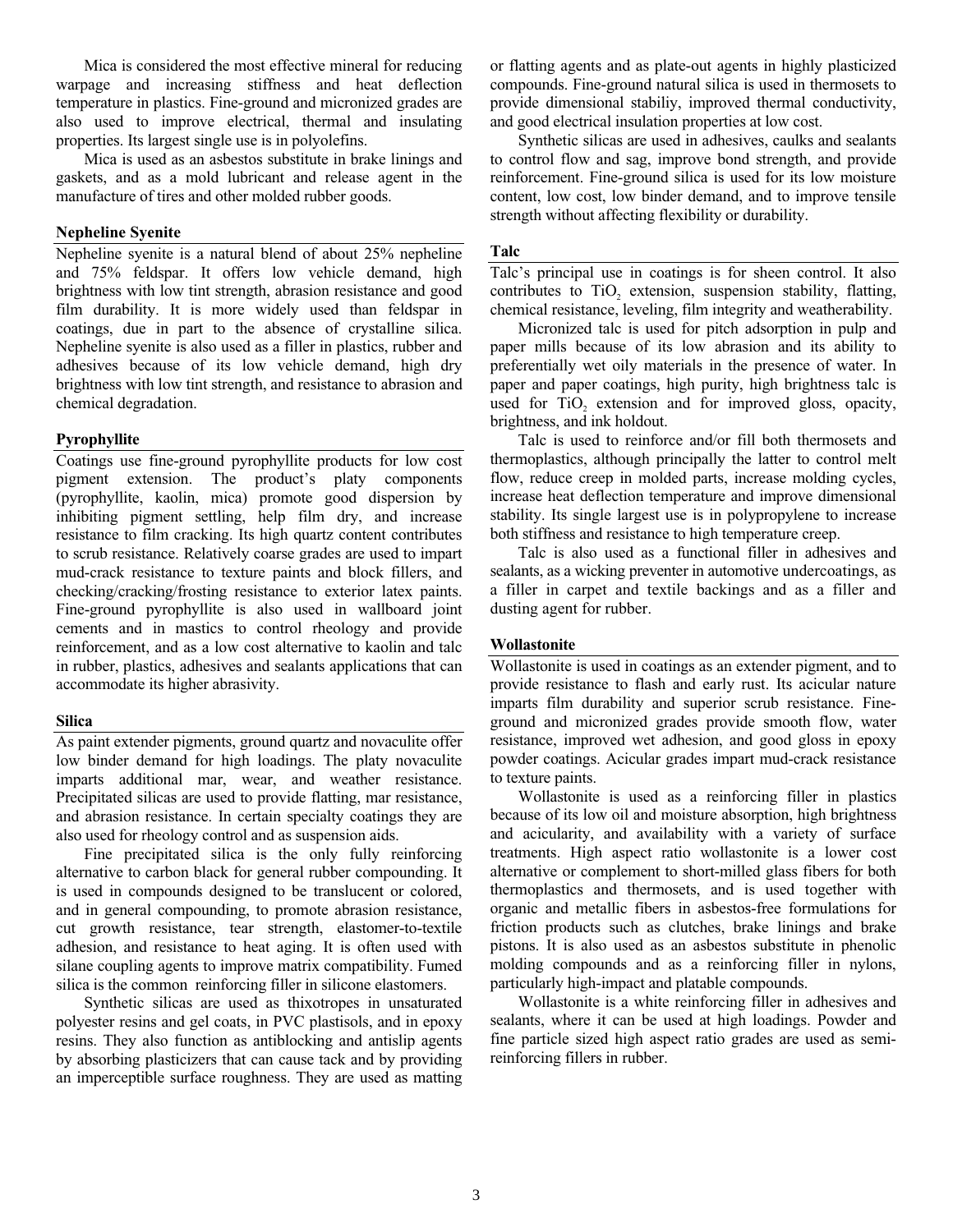| <b>Typical Properties</b>                                                                                                                                                                                   | GE<br><b>Brightness</b> | < 325<br>mesh,%                                          | <b>Median</b><br>$P.S., \mu m$ | Hegman<br><b>Fineness</b> | $\mathbf{p}$ H <sup>A</sup> | Oil<br>Absorption, % |  |  |
|-------------------------------------------------------------------------------------------------------------------------------------------------------------------------------------------------------------|-------------------------|----------------------------------------------------------|--------------------------------|---------------------------|-----------------------------|----------------------|--|--|
| Kaolin Clay (Hard Clay)                                                                                                                                                                                     |                         |                                                          |                                |                           |                             |                      |  |  |
| <b>DIXIE CLAY®</b>                                                                                                                                                                                          | 70                      | 99.8                                                     | 0.2                            | $\overline{\phantom{a}}$  | 4.5                         | 41                   |  |  |
| $\mathbf{PAR}^{\circledR}$                                                                                                                                                                                  | 68                      | 99.5                                                     | 0.2                            | 44                        | 4.8                         | 40                   |  |  |
| <b>BILT-PLATES<sup>®</sup> 156</b>                                                                                                                                                                          | 75                      | 99.95                                                    | 0.2                            | $\overline{4}$            | 4.5                         | 41                   |  |  |
| Kaolin Clay (Soft Clay)                                                                                                                                                                                     |                         |                                                          |                                |                           |                             |                      |  |  |
| LANGFORD™                                                                                                                                                                                                   | 69                      | 99.0                                                     | 1.3                            | $\overline{\phantom{a}}$  | 4.8                         | 36                   |  |  |
| McNAMEE®                                                                                                                                                                                                    | 75                      | 99.7                                                     | 1.2                            | $\overline{2}$            | 4.8                         | 35                   |  |  |
| PEERLESS® 1                                                                                                                                                                                                 | 75                      | $99.6^{\text{B}}$                                        | 1.2                            | $\boldsymbol{0}$          | 4.6                         | 30                   |  |  |
| <b>PEERLESS 3</b>                                                                                                                                                                                           | 60                      | $99.6^{\text{B}}$                                        | 1.1                            | $\Omega$                  | 4.6                         | 33                   |  |  |
| Pyrophyllite                                                                                                                                                                                                |                         |                                                          |                                |                           |                             |                      |  |  |
| PYRAX <sup>®</sup> A                                                                                                                                                                                        | 65                      | 90.0                                                     | 10.0                           | $\boldsymbol{0}$          | 6.9                         | 24                   |  |  |
| <b>PYRAX B</b>                                                                                                                                                                                              | 78                      | 95.0                                                     | 10.0                           | $\mathbf{0}$              | 6.9                         | 26                   |  |  |
| <b>PYRAX WA</b>                                                                                                                                                                                             | 78                      | 87.0                                                     | 14.0                           | $\theta$                  | 6.6                         | 24                   |  |  |
| <b>VEECOTE®</b>                                                                                                                                                                                             | 80                      | 99.0                                                     | 10.0                           | $0 - 1$                   | 6.9                         | 26                   |  |  |
| Wollastonite                                                                                                                                                                                                |                         |                                                          |                                |                           |                             |                      |  |  |
| VANSIL <sup>®</sup> W-10                                                                                                                                                                                    | 87                      | $97.3^{\text{B}}$                                        | 15.6                           | $\overline{0}$            | 10.0                        | 19                   |  |  |
| <b>VANSIL W-20</b>                                                                                                                                                                                          | 87                      | 98.0                                                     | 9.7                            | $0 - 1$                   | 10.0                        | 20                   |  |  |
| <b>VANSIL W-30</b>                                                                                                                                                                                          | 87                      | 99.9                                                     | 4.5                            | 4                         | 10.0                        | 21                   |  |  |
| <b>VANSIL W-40</b>                                                                                                                                                                                          | 87                      | 99.97                                                    | 5.6                            | 5                         | 10.0                        | 26                   |  |  |
| VANSIL W-50                                                                                                                                                                                                 | 87                      | $99.99^{\circ}$                                          | 2.8                            | $6+$                      | 10.0                        | 30                   |  |  |
| VANSIL WG <sup>1</sup>                                                                                                                                                                                      | 87                      | $80.0^{\text{B}}$                                        | $\mathbf{L}(\mathbf{r})$       | $\boldsymbol{0}$          | 10.0                        | 40                   |  |  |
| VANSIL HR-325 <sup>2</sup>                                                                                                                                                                                  | 87                      | 99.95                                                    | 2.3                            | $\overline{\mathbf{3}}$   | 10.0                        | 40                   |  |  |
| VANSIL HR- $1500^3$                                                                                                                                                                                         | 87                      | $97.5^{\rm B}$                                           | 9.0                            | $\overline{7}$            | 10.0                        | 44                   |  |  |
| Most wollastonite products are available with silane treatments under the VANCOTE® trade name.                                                                                                              |                         |                                                          |                                |                           |                             |                      |  |  |
| <sup>1</sup> Acicular; 15:1 aspect ratio<br><sup>2</sup> Acicular; 12:1 aspect ratio<br><sup>3</sup> Acicular; 14:1 aspect ratio                                                                            |                         | $^410\%$ slurry<br>$B = 200$ mesh<br>$\degree$ <400 mesh |                                |                           |                             |                      |  |  |
| DIXIE CLAY, PAR, BILT-PLATES, McNAMEE, PEERLESS, PYRAX, VEECOTE, VANSIL and VANCOTE are<br>registered trademarks of R.T. Vanderbilt Company, Inc.; LANGFORD is a trademark of R.T. Vanderbilt Company, Inc. |                         |                                                          |                                |                           |                             |                      |  |  |
| R.T. Vanderbilt Company, Inc.<br>30 Winfield Street, P.O. Box 5150, Norwalk, CT 06856-5150<br>Telephone: (203) 853-1400 Fax: (203) 853-1452<br>E-mail: sales@rtvanderbilt.com                               |                         |                                                          |                                |                           |                             |                      |  |  |
| Please visit our website: www.rtvanderbilt.com<br>• Technical Data Sheets • MSDS information<br>• Sample Requests<br>• Specifications<br>• Product brochures<br>• Articles<br>• Presentations<br>• Reports  |                         |                                                          |                                |                           |                             |                      |  |  |

# **Filler Minerals from R.T. Vanderbilt Company, Inc.**

03/11